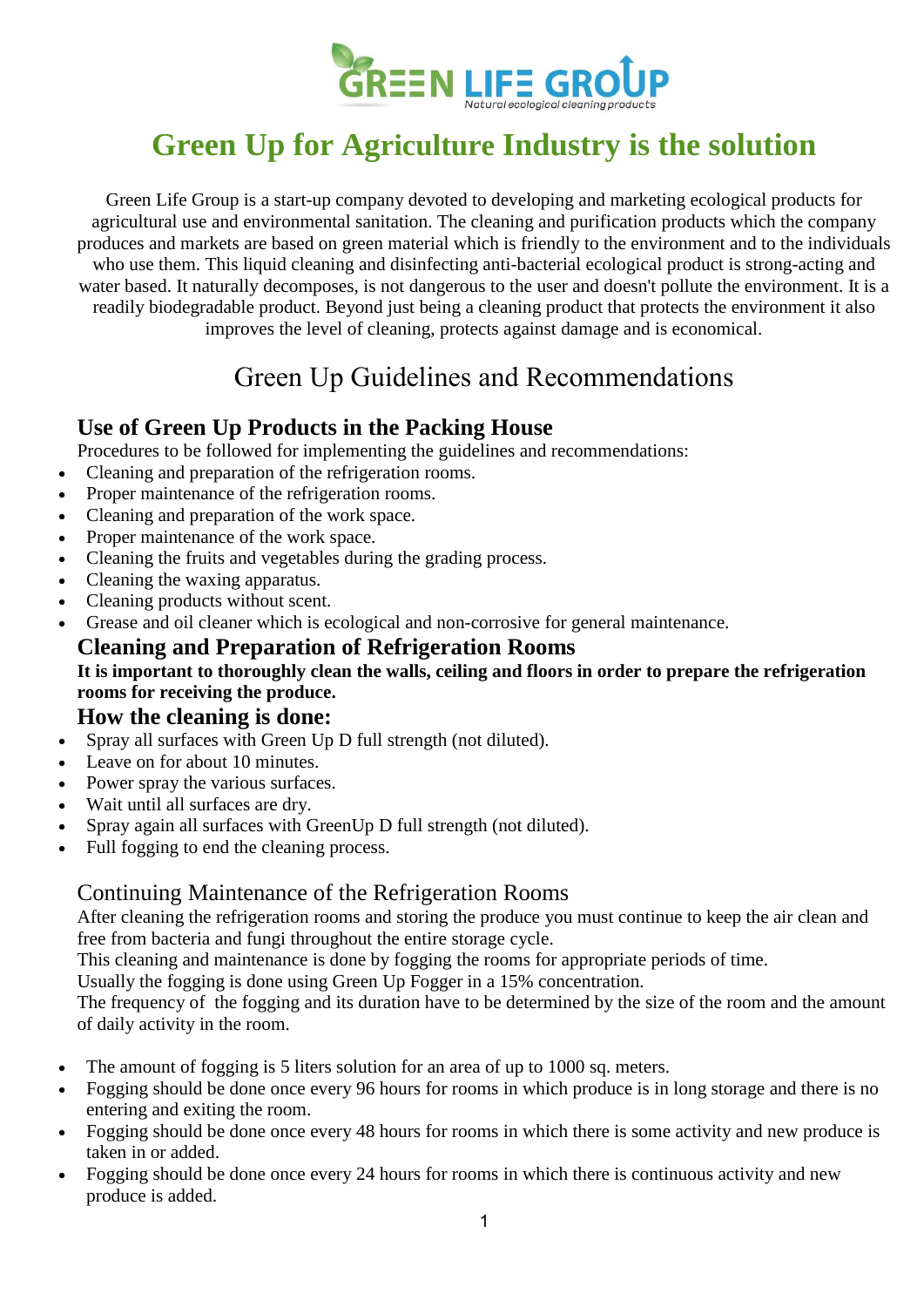

### Cleaning and Preparing the Work Areas

Keeping the working spaces of the packing house clean and sanitized provides an added bonus for the finished product. The cleanliness of the general area lessens the opportunity for bacteria and fungus in the working area.

When transitioning from one type or one variety of produce to another it's necessary to renew the process of cleaning the working areas.

Cleaning and sanitizing is done by spraying the surfaces and working apparatus, including fork lifts and conveyers, containers for storage and transfer, walls of the structure and all the infrastructure such as water pipes, electrical outlets, drainage pipes, etc.

Spray with Green Up D diluted with 50% water.

### Continuous Maintenance of the Work Areas

In order to continue to keep the area clean in the packing house while work is progressing it is recommended to perform maintenance cleaning at the end of the workday.

This cleaning is done by fogging the entire space.

The area can be fogged using the fogger which is used in the refrigeration rooms if the space can be completely closed.

This fogging is done using the same methods of fogging refrigeration rooms, that is using a solution of 15% Green Up Fogger/water —5 liters of solution for an area of 1000 sq. meters.

You can also do the fogging using hothouse foggers (line foggers). In this case use GreenUp F&V in a concentration of 5%/water and let it operate for about 20 minutes at the end of the workday.

### Cleaning Fruit and Vegetables During the Selection Process

Green Up F&V is the cleaning product used throughout the selection process.

A concentration of 5%/water is used by dripping (instead of various soaps), spraying or soaking (instead of various products based on chlorine etc.).

It is possible to use one container of prepared solution for all the different procedures done.

#### Treatment of the Waxing System

Green Up Wax Off is made especially for cleaning the parts which come in contact with wax. Spray the surfaces, rollers, brushes, strainers, etc. with the product at full strength (no dilution). It will break up the layer of wax which is then easily removed by rinsing with water.

This product is very effective at removing stickers which are attached during the selection process.

### Cleaning Products Without Scent

The equipment, facility and packing house for the export of produce must be odor-free and use cleaning products that are odor-free.

GreenUp Ecological Soap is produced in a specific odor-free version. It is also possible to get odor-free Laundry Gel for this purpose.

### Green Up for Oil and Grease Remover

Our ecological Green Up Forte for oil and grease remover can be used for all kinds of maintenance cleaning such as oil spills (of motors or equipment), removing filth in garbage areas and many others.

The product is completely non-corrosive and can be used on all interior surfaces of every kind of material in the packing house.

For oil and greases cleaning use dilution of 10% -20% of product dilute with clean water only, or consult the company for special treatment. After using it, just rinse with water.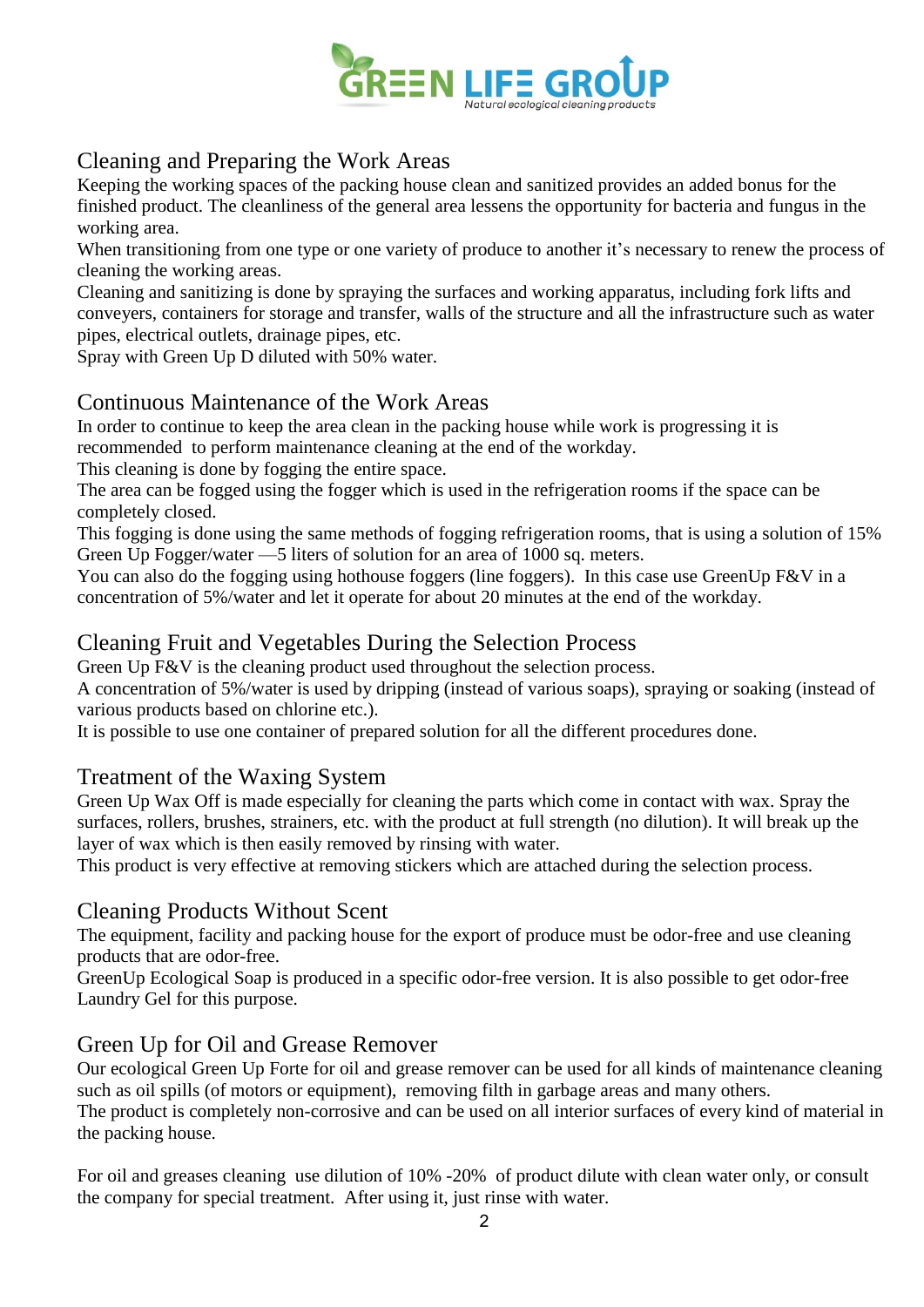

#### **Fogging in the Refrigerated Rooms**

Fogging for fruits and vegetables in the refrigerated rooms is done so as to provide a clean area that is also bacteria and fungus free. Disinfection is done by fogging the refrigerated room using Green Up Fog. This can be done using two different methods.

Safety measures must be taken by the employee working in a fogged environment.

#### **Permanent Fogging**

Permanent fogging is done by adding GreenUp Fog in a concentration of 10-20% to the water container that is the right size to provide moisture for the room.

#### **Occasional Fogging**

Occasional fogging is done by a fogging system that is introduced to the refrigerated room for this purpose. The system can be permanent or temporary in accordance with the specific need. For every 100 square meters you need 1 liter which is made up of 10% GreenUp Fog and the rest water. Each treatment depends on the size of the room. In order to shorten the time spent in fogging you can change the ratio to 20% of Green Up Fog to each liter for 200 square meters of space.

In scheduling the fogging you must decide which room is the best for this procedure. For example, you have to decide if you use fogging at the end of the working day or intend to store the produce for an extended period of time without people going in and out of the room. If you have a closed room for storage you need to fog twice a week. For a ripening room you need fogging every day.

Green Up Fog is effective for up to 60 days. In any case fogging should not be used longer than this period. Green Up Fog is an ecological product. It is not poisonous, not corrosive and does not leave residue. The product does not harm people, fruits and vegetables or anything else.

Appropriate work clothes, protective glasses and face masks are advised.

For any questions or instruction please contact the company representative.

### **GREEN UP FOG**

#### **A Safe sanitizer and sterilizer powerful, biodegradable, water based Product for fogging in Agriculture applications**



#### **DESCRIPTON**

Closed storage places such as refrigerator rooms and warehouses for agricultural produce, dairy products, meat and other food products are an integral part of the human food cycle. The biggest enemy here is decay and decomposition of the food stored and corrosion of the structure in which it is being held. Decay is a process in which the biological matter disintegrates due to microorganisms such as bacteria and fungus. It is effective against a wide range of micro organisms including Gram positive/negative bacteria, pathogenic food related bacteria, yeasts and fungi.

Green Up Fog excels in its ability to deal with this problem with a wide spectrum antibacterial agent.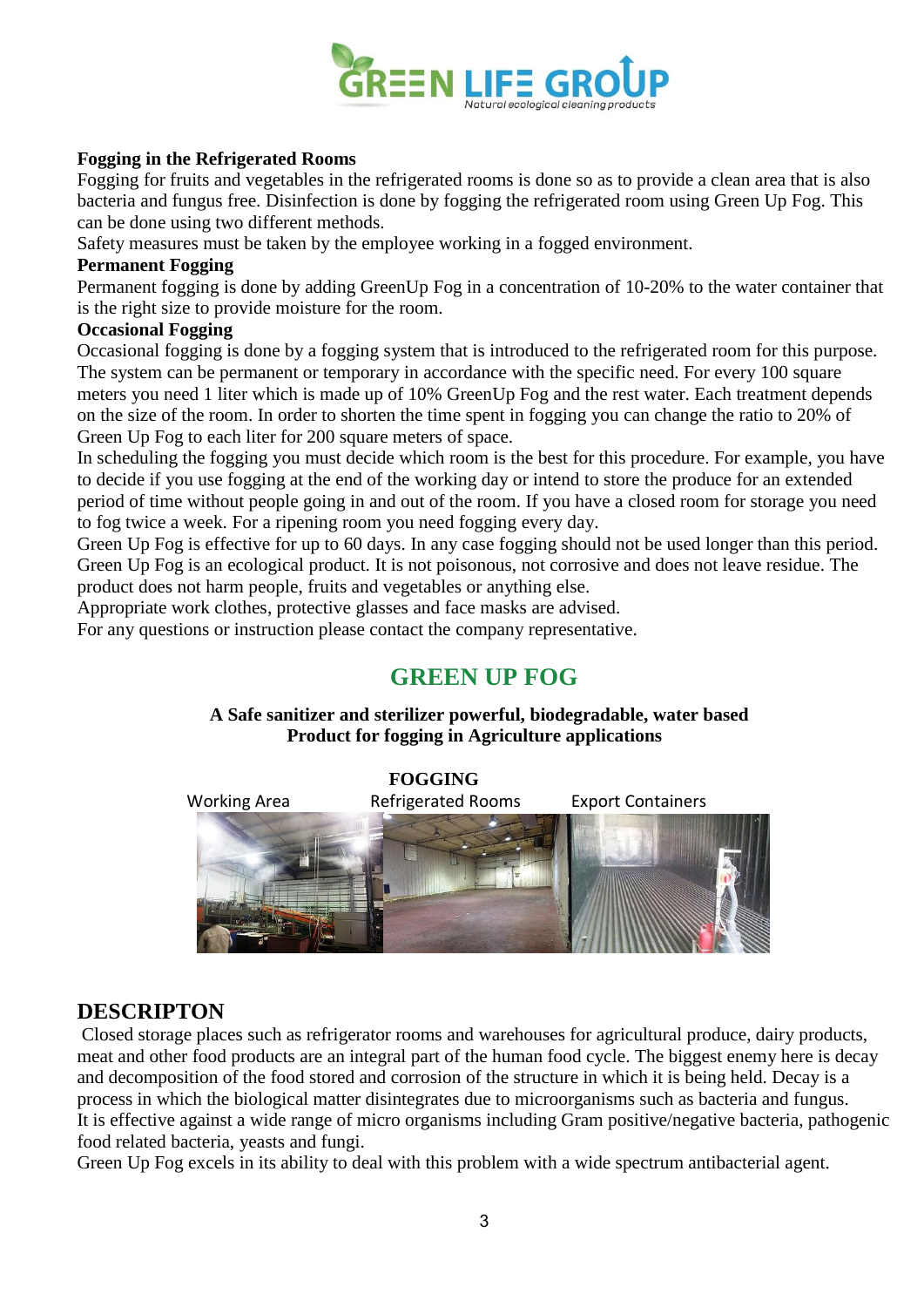

After treatment with GreenUp Fog shelf life of fruits and vegetables is lengthened and other food products stored in the warehouse experience

a similar extension. Can also be used to clean air-conditioning units and many more cleaning applications

### **GREEN UP FOG COMPONENTS**

Is made from renewable raw materials –glucose derived from corn, and fatty alcohols from coconut and palm kernel oils due to its natural chemistry. No one of the components is not produced from the animals. This product is very mild, low in toxicity and readily Biodegradable

### **SUMMARY OF BENEFITS**

- 1. WATER BASED
- 2. FOOD SAFE
- 3. CLEANER AND STERILISER COMBINED
- 4. NOT POISONOUS
- 5. NOT EMIT NOXIOS GASES
- 6. NOT FLAMMABLE
- 7. NOT COUSE CORROSION IN REFRIGERATED ROOMS
- 8. DESTROED A WIDE RANGE OF MOLD, FUNGUS AND DIFFERENT MICROORGANISMS.
- 9. VENTILATION CHANNELS
- 10. DOES NOT RISK THE BREATHING WAY
- 11. DOES NOT LEAVE MARKS ON SKIN OR HANDS

### **DIRECTIONS FOR USE**

Fogging in the Refrigerated Rooms

Fogging for fruits and vegetables in the refrigerated rooms is done so as to provide a clean area that is also bacteria and fungus free. Disinfection is done by fogging the refrigerated room using GreenUp Fog. This can be done using two different methods.

Safety measures must be taken by the employee working in a fogged environment.

#### **Permanent Fogging**

Permanent fogging is done by adding GreenUp Fog in a concentration of 10-20% to the water container that is the right size to provide moisture for the room.

#### **Occasional Fogging**

Occasional fogging is done by a fogging system that is introduced to the refrigerated room for this purpose. The system can be permanent or temporary in accordance with the specific need. For every 100 square meters you need 1 liter which is made up of 10% Green Up Fog and

the rest water. Each treatment depends on the size of the room. In order to shorten the time spent in fogging you can change the ratio to 20%

of Green Up Fog to each liter for 200 square meters of space.

In scheduling the fogging you must decide which room is the best for this procedure. For example, you have to decide if you use fogging at

the end of the working day or intend to store the produce for an extended period of time without people going in and out of the room. If you

have a closed room for storage you need to fog twice a week. For a ripening room you need fogging every day. Green Up Fog is effective for up to 60 days. In any case fogging should not be used longer than this period.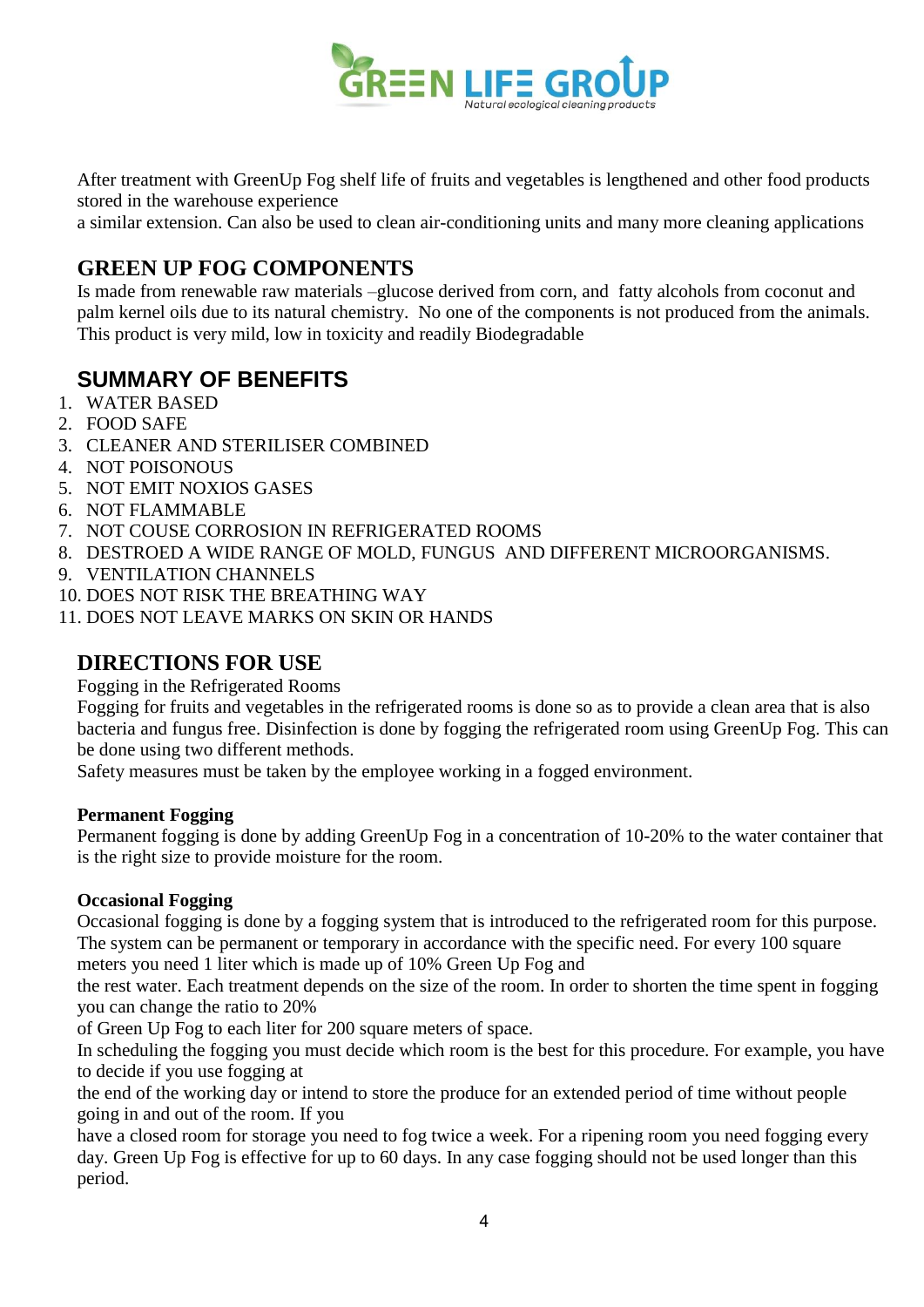

Green Up Fog is an ecological product. It is not poisonous, not corrosive and does not leave residue. The product does not harm people, fruits and vegetables or anything else. Appropriate work clothes, protective glasses and face masks are advised.

Dilutions will depend on degree of soiling, the sanitizing results required and the type of equipment used.

### **PHYSICAL PROPERTIES**

| State:               | Liquid                    |
|----------------------|---------------------------|
| Colour:              | Pale coloured liquid      |
| Odour:               | Barely perceptible odour. |
| Solubility in water: | Soluble                   |
| Flash point $°C$ :   | None                      |
| Relative density:    | 1.06                      |
| pH:                  | 10-12 @ 5% Solution @ 25C |

### **PRECAUTION**

To the external use only. Avoid from contact with the eyes

In the event of contact with the eyes you have to rinse properly in many clean water

In the event of gulp drank a large amount mitochondrial or milk and turned to the medical treatment Avoid from contact of children

Guard the tank is closed and besieged there is rescued and closed

Avoid from the exposure of the material to the extreme temperature.

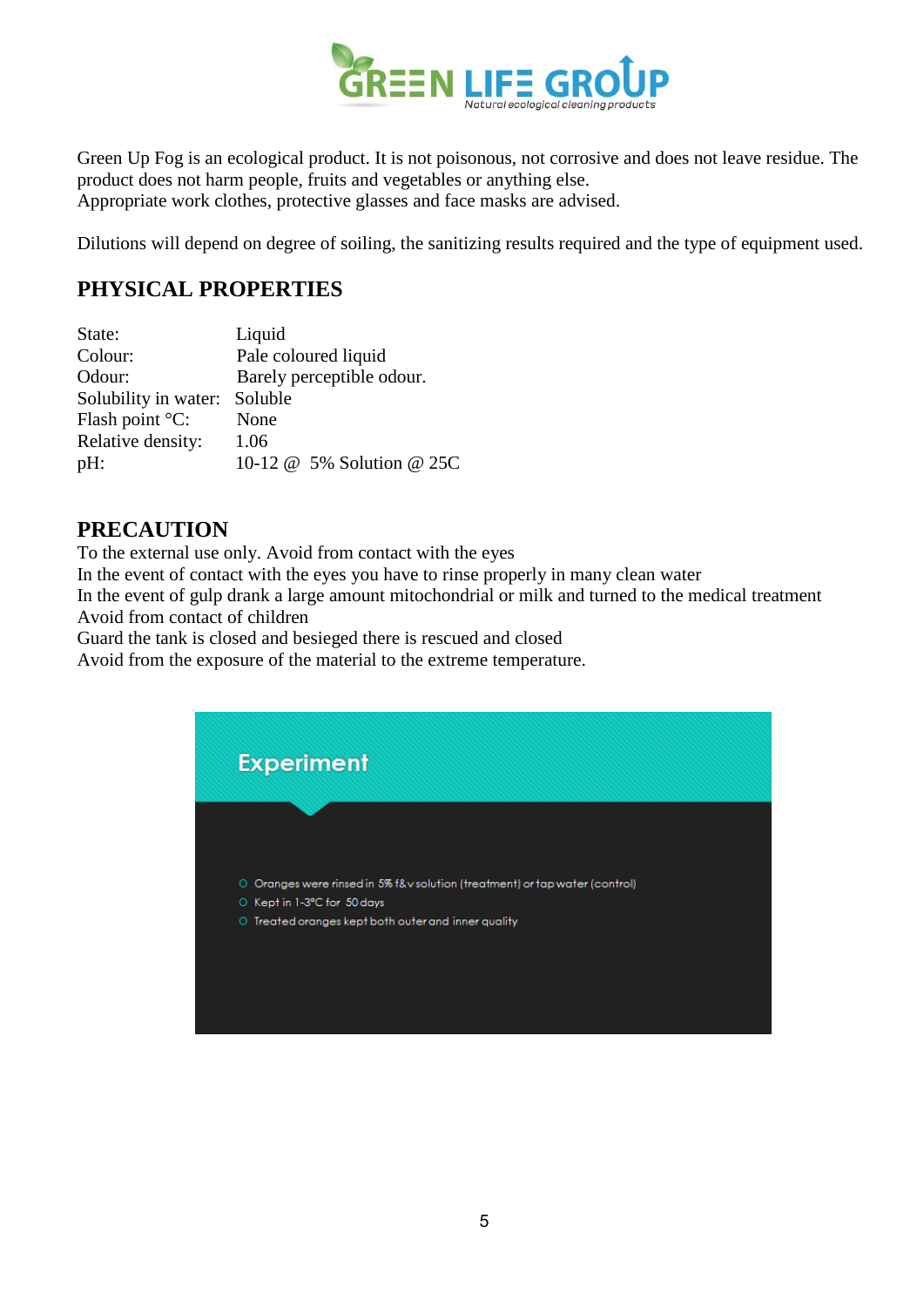



GREEN UP family of products for post-harvest treatments

GREEN UP products are successfully used by the largest packing houses in Israel, to reduce pesticides residues in citrus, avocado and mango for local and export markets.

GREEN UP products keep fruits shelf life even during 6 weeks of sea transport and storage.

Citrus fruits (OR mandarin, Grapefruit, Navel Oranges) kept at 3°C - 5°C maintain high inner and outer quality after 60 days of storage

- Green up soap
- Green up F&V
- Green up Shine

Green up Fog